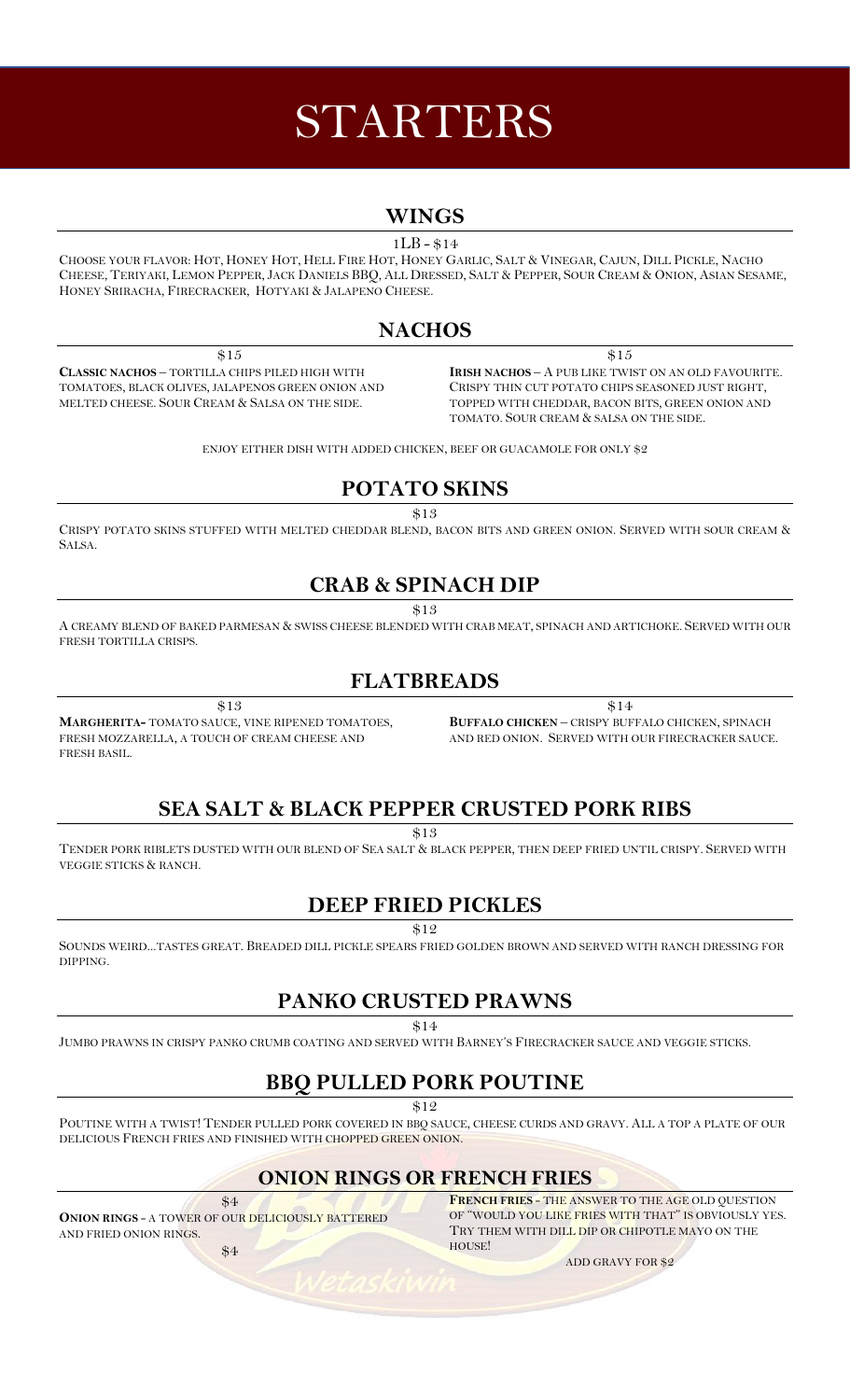# SALADS & SOUPS

#### **SOUP KETTLE**

BOWL - \$4 CROCK (WITH GARLIC CIABATTA BREAD) - \$7

ENJOY ONE OF OUR TWO FRESH MADE SOUPS, MADE DAILY. ASK YOUR SERVER FOR THE DAILY SOUP SELECTION.

#### **BLACK & BLUE**

\$16

6 OZ. ALBERTA AAA SIRLOIN, GRILLED TO YOUR SPECIFICATION, AND SERVED JULIENNE OVER A BED OF FRESH GREENS, GRILLED ARTICHOKES AND CRUMBLED BLUE CHEESE. DRIZZLED WITH DIJON VINAIGRETTE AND SERVED WITH GRILLED GARLIC CIABATTA BREAD.

#### **WEST COAST CHOP SALAD**

\$14

FRESH ARTISAN GREENS, CUCUMBER, DRIED CRANBERRIES, PECANS, AVOCADO, BAKED CHICKPEAS, CRUMBLED FETA AND RED ONION. DRIZZLED WITH OUR HOUSE MADE HONEY DIJON VINAIGRETTE AND SERVED WITH GRILLED GARLIC CIABATTA BREAD.

ADD GRILLED SIRLOIN - \$9 ADD GRILLED PRAWNS - \$5 ADD GRILLED OR CRISPY CHICKEN - \$5

#### **MEDITERRANEAN KALE SALAD**

\$16

FRESH KALE TOPPED WITH GRILLED CHICKEN BREAST, QUINOA, TOMATO AND CUCUMBER. FINISHED WITH BALSAMIC DRESSING AND SERVED WITH GRILLED GARLIC CIABATTA BREAD.

#### **CAESAR SALAD**

SMALL - \$6 LARGE (WITH GARLIC CIABATTA BREAD) - \$12

CRISP ROMAINE & SEASONED CROUTONS TOSSED IN OUR CREAMY GARLIC DRESSING THEN TOPPED WITH FRESH PARMESAN AND BACON BITS.

ADD GRILLED SIRLOIN - \$9 ADD GRILLED PRAWNS - \$5 ADD GRILLED OR CRISPY CHICKEN - \$5

#### **PUB HOUSE SALAD**

SMALL - \$6 LARGE (WITH GARLIC CIABATTA BREAD) - \$12

GREAT AS A STARTER, A LIGHT MEAL OR AS AN ADDITION TO JUST ABOUT ANYTHING. FRESH MIXED GREENS, DRIED CRANBERRIES, CANDIED PECANS, CRUMBLED FETA & CHERRY TOMATO DRIZZLED WITH OUR OWN BALSAMIC VINAIGRETTE.

ADD GRILLED SIRLOIN - \$9 ADD GRILLED PRAWNS - \$5 ADD GRILLED OR CRISPY CHICKEN - \$5

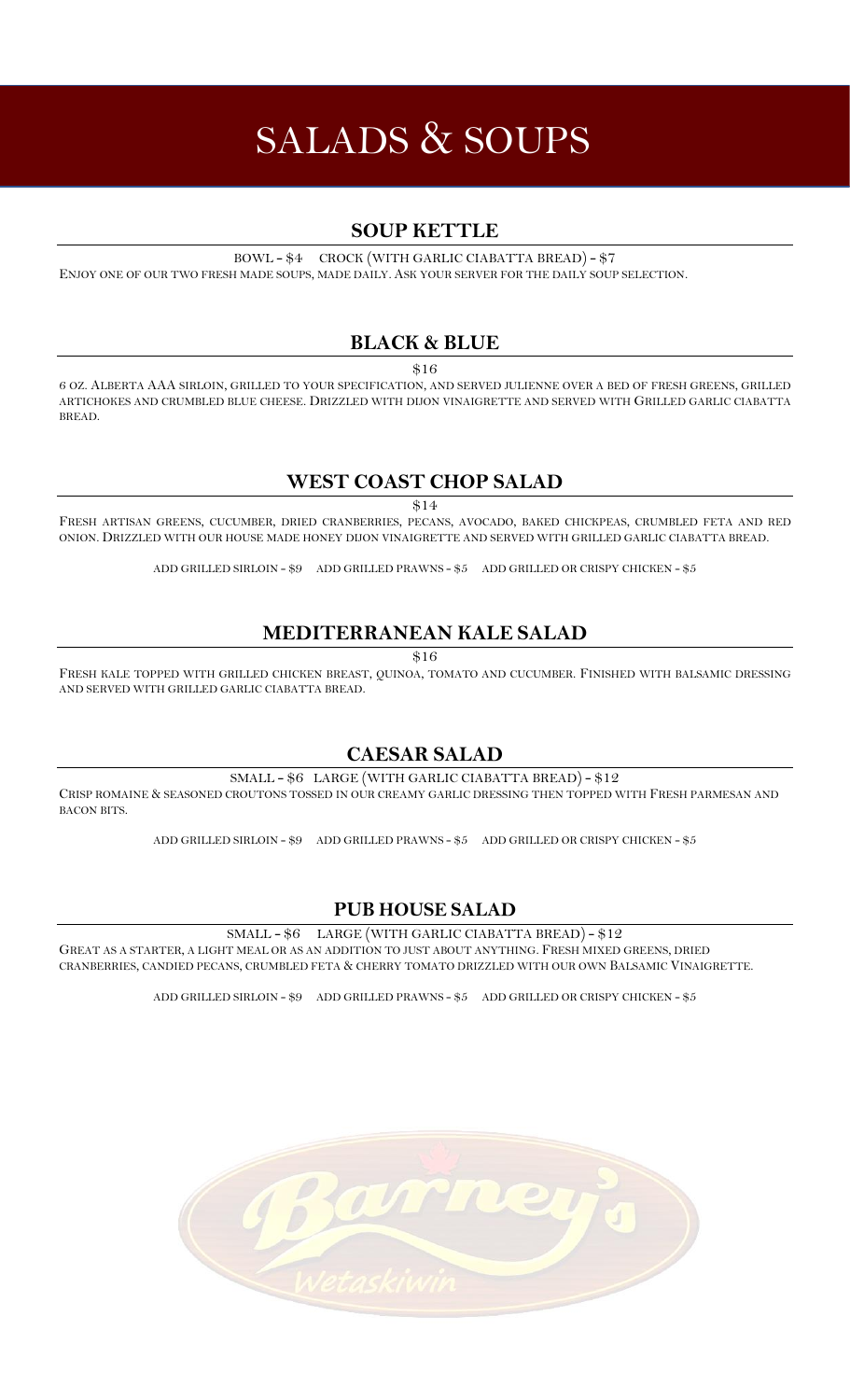# BURGERS & SANDWICHES

#### ALL OF OUR BURGERS & SANDWICHES ARE SERVED WITH YOUR CHOICE OF FRENCH FRIES, GARLIC MASHED POTATOES, BABY POTATOES, ONION RINGS, TOSSED SALAD OR A BOWL OF SOUP. UPGRADE TO A PUB HOUSE SALAD OR CAESAR SALAD FOR ONLY \$2.

#### **TENNESSEE JACK BURGER**

\$16

OUR HALF POUND BURGER TOPPED WITH CRISPY ONION STRAWS, JACK DANIEL'S BBQ SAUCE AND PEPPER JACK CHEESE. GARNISHED WITH LETTUCE, TOMATO, RED ONION AND PICKLE.

#### **ROASTED GARLIC, MUSHROOM & SWISS**

\$16

ROASTED GARLIC AIOLI, GRILLED MUSHROOMS AND MELTED SWISS CHEESE TOP OUR HALF POUND BURGER. GARNISHED WITH LETTUCE, TOMATO, RED ONION AND PICKLE.

#### **THE TEXAN**

\$16

ONE OF OUR FAVORITES! 8 OUNCES OF GRILLED BURGER TOPPED WITH PEPPER JACK CHEDDAR, GUACAMOLE, CHIPOTLE MAYO AND THICK SLICED BACON. GARNISHED WITH LETTUCE, TOMATO, RED ONION AND PICKLE.

## **NACHO CHICKEN SANDWICH**

 $$16$ 

FIRE-GRILLED BREAST OF CHICKEN TOSSED IN OUR JALAPENO CHEESE SAUCE, THEN TOPPED WITH TORTILLA CRISPS, OUR THREE CHEESE BLEND, GUACAMOLE, TOMATO, ONION AND LETTUCE. ALL ON A TOASTED SESAME SEED BUN.

## **O'BRIANS BASIC BURGER**

\$14

BEEF AND NOTHING BUT THE BEEF (OH… AND LETTUCE, TOMATO, ONION AND PICKLES).

#### **ROAST BEEF PO' BOY**

\$15

SLOW ROASTED ALBERTA BEEF, SHAVED THIN AND STACKED WITH SAUTÉED ONION, MELTED CHEDDAR AND CAJUN MUSTARD ON A FRESH BAGUETTE. SERVED WITH BEEF AU JUS FOR DIPPING.

#### **SMOKED TURKEY WRAP**

\$16

A FLOUR TORTILLA STUFFED WITH FRESH SMOKED TURKEY, BACON, TOMATO, 3-CHEESE BLEND, LETTUCE, AND CRANBERRY RANCH.

#### **GRILLED SALMON SANDWICH**

\$16

A FRESHLY MARINATED AND GRILLED SALMON FILET WITH A BAKED FETA CRUST. SERVED A TOP SPINACH BISTRO BREAD AND FINISHED WITH LETTUCE AND TOMATO.

# **CHICKEN CLUBHOUSE**

\$16

FRESHLY PREPARED CHICKEN BREAST, CRISPY BACON STRIPS, HAM, CHEDDAR CHEESE WITH LETTUCE AND TOMATO. SERVED ON YOUR CHOICE OF BREAD.